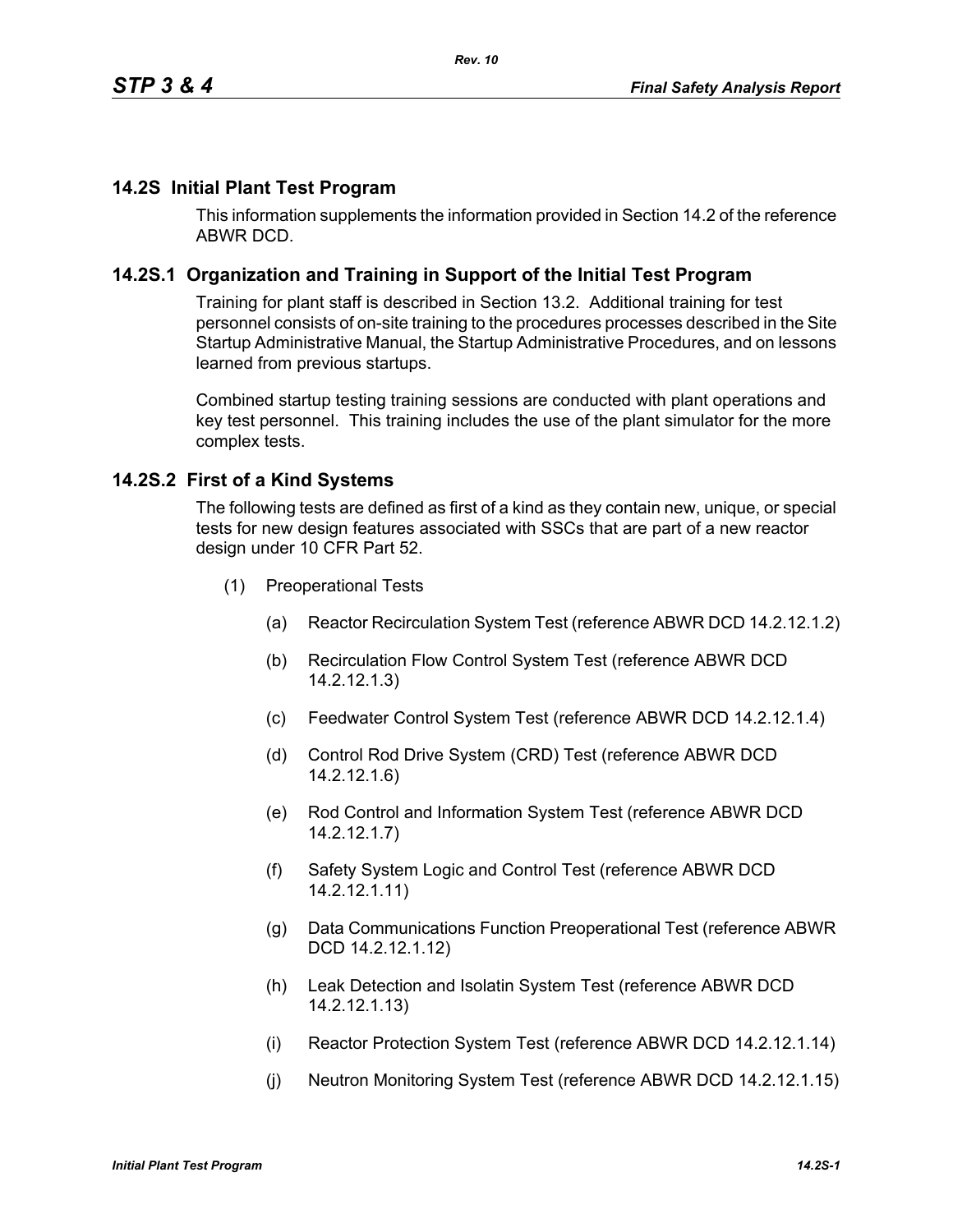- (k) Automatic Power Regulator Test (reference ABWR DCD 14.2.12.1.17)
- (l) Combustion Turbine Generator (reference ABWR DCD 14.2.12.1.45)
- (m) Steam Bypass and Pressure Control System Test (reference ABWR DCD 14.2.12.1.66)
- (2) Startup Testing
	- (a) Control Rod Drive System Performance (reference ABWR DCD 14.2.12.2.5)
	- (b) Neutron Monitoring Sytem Performance (reference ABWR DCD 14.2.12.2.6)
	- (c) Recirculation Flow Control (reference ABWR DCD 14.2.12.2.13)
	- (d) Plant Automation and Control (reference ABWR DCD 14.2.12.2.16)
	- (e) Loss of Feedwater Heating (reference ABWR DCD 14.2.12.2.28)
	- (f) Feedwater Pump Trip (reference ABWR DCD 14.2.12.2.29)
	- (g) Recirculation Pump Trip (reference ABWR DCD 14.2.12.2.30)
	- (h) Turbine Trip and Load Rejection (reference ABWR DCD 14.2.12.2.33)

# **14.2S.3 Overlap of Unit 3 Test Program with Unit 4 Test Program**

The project schedule indicates that the Unit 4 fuel load date is approximately 12 months later than that for Unit 3. Accordingly, the startup schedule indicates that Unit 3 will have completed most of the low and mid power testing before the preoperational program for Unit 4 commences. Unit 3 will be given priority should any additional personnel be required for initial startup testing. During the period of overlap, startup personnel will be allowed to work on both units.

# **14.2S.4 Testing Required to be Completed Prior to Fuel Load**

Table 14.2S-1 provides a cross-reference to each system preoperational test (or portion thereof) required to be completed before initial fuel loading, that is designed to satisfy the requirements for completing ITAAC in accordance with 10 CFR 52.99(a).

# **14.2S.12 Individual Test Descriptions**

Systems and features to be tested for the initial test program were identified in the reference ABWR DCD. At the time of DCD approval, it was recognized that there would be additional features and interfacing systems necessary to provide a complete test program. Using the screening criteria provided in Regulatory Guide 1.68, as well as the requirements identified in the reference ABWR DCD Subsection 14.2.13.1, the following test descriptions are provided. Testing of plant security systems will be in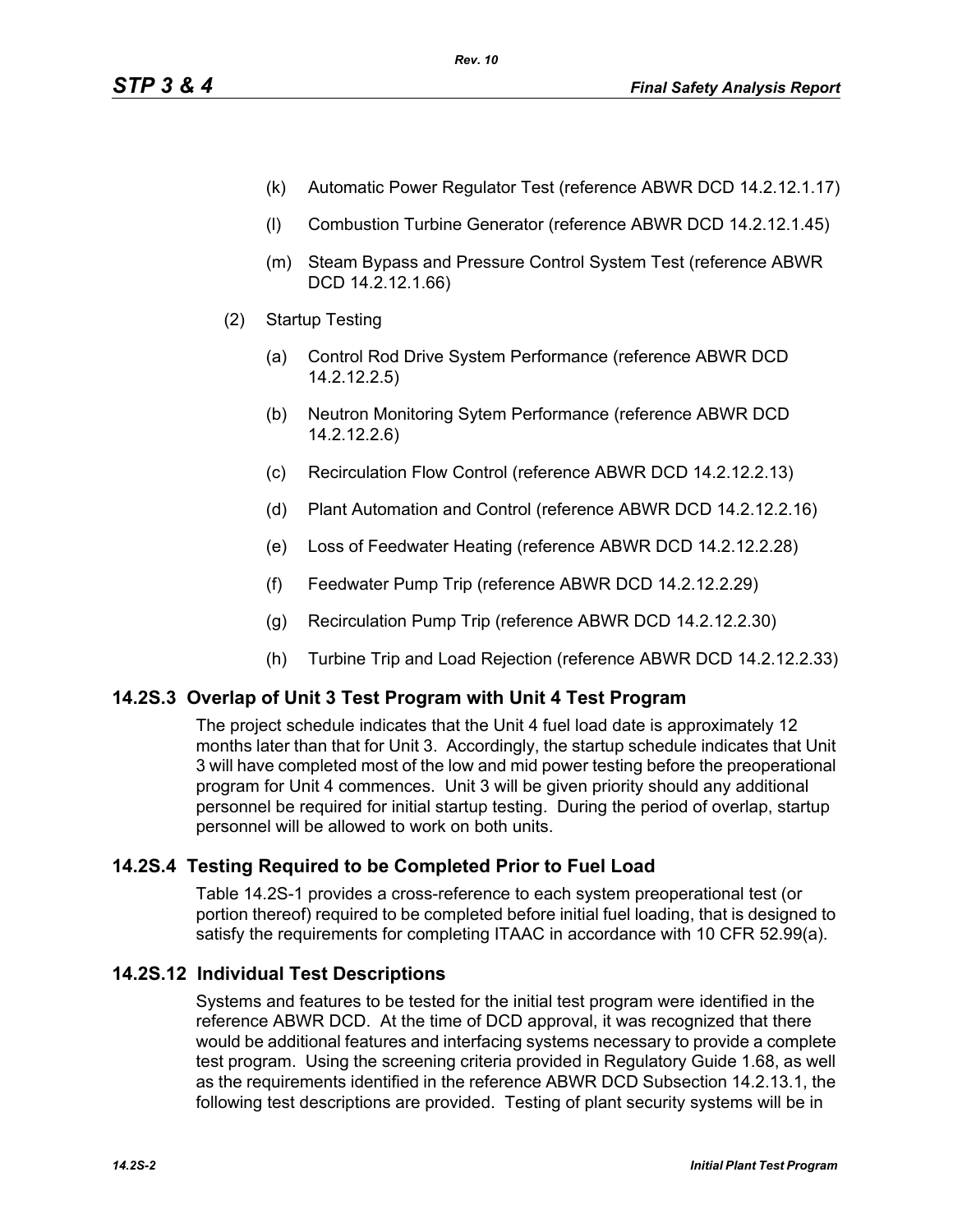accordance with the equipment vendor recommendations and applicable industry and regulatory requirements. These requirements are addressed in the security plan.

# **14.2S.12.1 Preoperational Testing**

# **14.2S.12.1.78 Makeup Water Purification Preoperational Test**

(1) Purpose

To verify the ability of the Makeup Water Purified (MUWP) System to provide an adequate reserve of condensate quality water for makeup to the Condensate Storage Tank, as makeup water for Reactor Building Cooling Water, Turbine Building Cooling Water, Diesel Generator Cooling Water, and for other uses as designed.

(2) Prerequisites

The construction tests have been successfully completed, and the SCG has reviewed the test procedure and approved the initiation of testing. Additional prerequisites include but are not limited to the following:

- (a) All system instrumentation shall be in accordance with the P&ID and Instrument Data Sheets and shall have been properly calibrated per the instrument supplier's instructions.
- (b) The applicable power sources to supply electric power to motors, control circuits and instrumentation shall be available, as required, to support the performance of this testing.
- (c) The system valve lineups shall have been completed in accordance with the applicable system operating procedures prior to the test.
- (d) The Instrument Air System and The MWP System shall be available for use in support of this test, as required.
- (e) A sufficient quantity of chemically acceptable water shall be available for performing this test.
- (3) General Test Methods and Acceptance Criteria

Performance shall be observed and recorded during a series of individual component and integrated system tests. These tests shall demonstrate that the MUWP System operates properly as specified in Subsection 9.2.10 and applicable MUWP System design specifications through the following testing:

(a) Proper operation of instrumentation and system controls in all combinations of logic and instrument channel trip.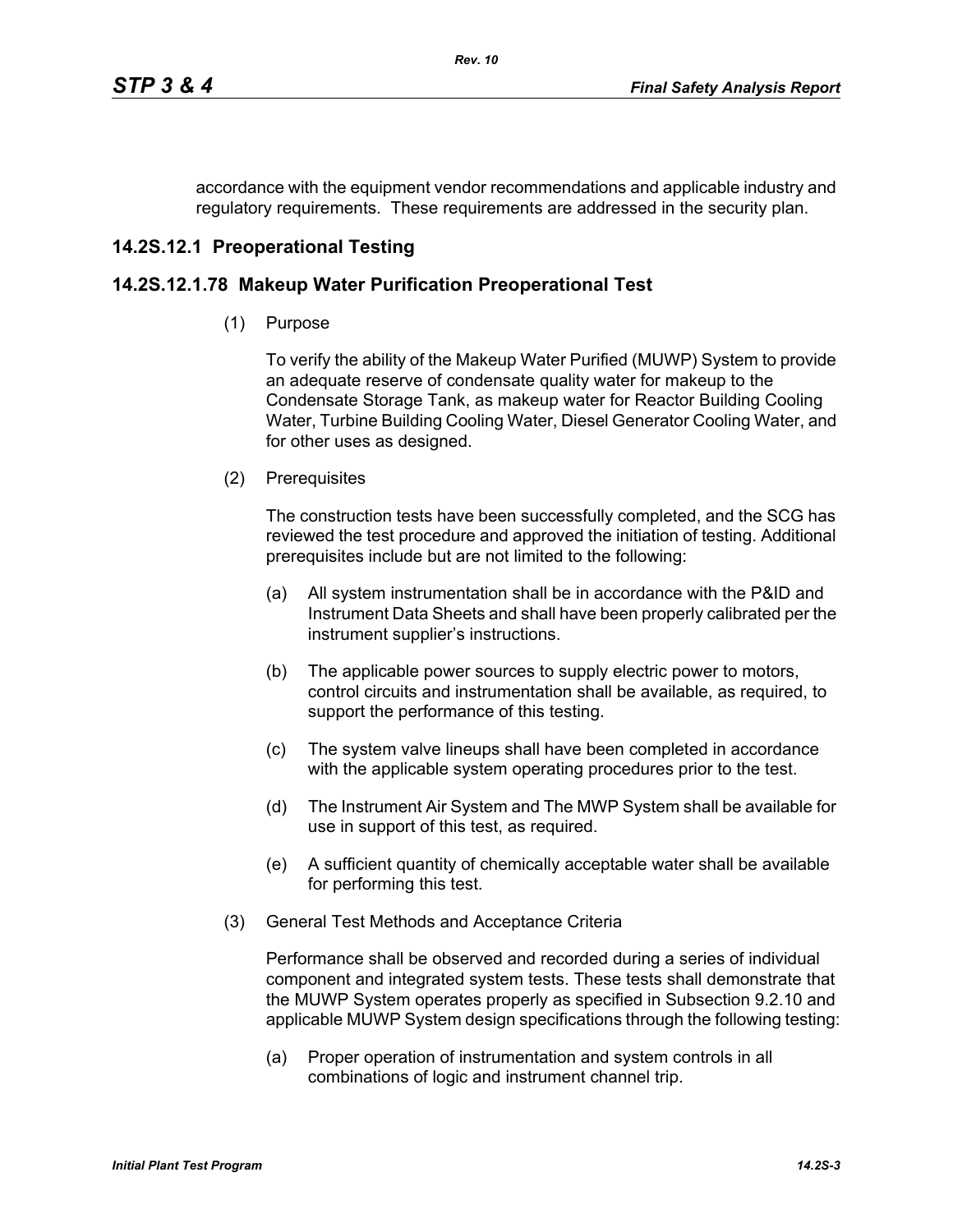- (b) Proper operation of permissive and prohibit interlocks including components subject to interlocking.
- (c) Verification of various component alarms used to monitor system operation and status, including condensate storage tank (CST) volume and/or level, for correct alarm actuation and reset.
- (d) Proper operation of freeze protection devices, if applicable.

### **14.2S.12.1.79 Makeup Water Preparation Preoperational Test**

(1) Purpose

To verify the ability of the Makeup Water Preparation (MWP) System to provide an adequate quantity of makeup quality water for makeup to the Makeup Water Purified and Potable Water Systems, the condensate storage tank, the Reactor Building Cooling Water, Turbine Building Cooling Water and Diesel Generator Cooling Water Systems, and for other uses as designed.

(2) Prerequisites

The construction tests have been successfully completed, and the SCG has reviewed the test procedure and approved the initiation of testing. Additional prerequisites include but are not limited to the following:

- (a) All system instrumentation shall be in accordance with the P&ID and Instrument Data Sheets and shall have been properly calibrated per the instrument supplier's instructions.
- (b) The applicable power sources to supply electric power to motors, control circuits and instrumentation shall be available, as required, to support the performance of this testing.
- (c) The system valve lineups shall have been completed in accordance with the applicable system operating procedures prior to the test.
- (d) Instrument air system shall be available for use in support of this test, as required.
- (e) A sufficient quantity of chemically acceptable water shall be available for performing this test.
- (f) Temporary strainer screens shall be installed at the pump inlets of MWP throughout the test.
- (3) General Test Methods and Acceptance Criteria

Performance shall be observed and recorded during a series of individual component and integrated system tests. These tests shall demonstrate that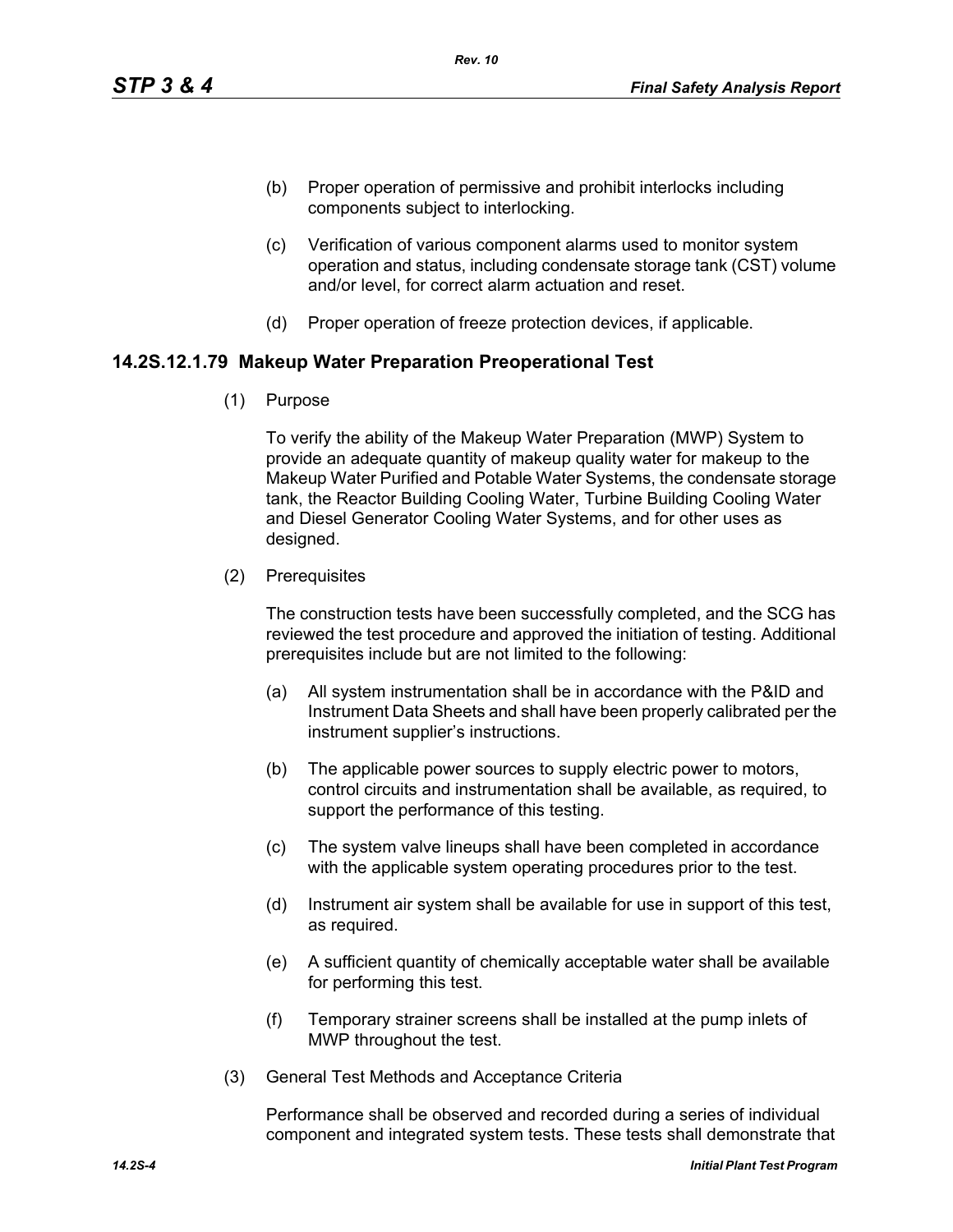the MWP System operates properly as specified in Subsection 9.2.8 and applicable MWP System design specifications through the following testing:

- (a) Proper operation of instrumentation and system controls in all combinations of logic and instrument channel trip.
- (b) Proper operation of permissive and prohibit interlocks including components subject to interlocking.
- (c) Verification of various component alarms used to monitor system operation and status, including condensate storage tank (CST) volume and/or level, for correct alarm actuation and reset.
- (d) Proper operation of freeze protection devices, if applicable.
- (e) Verification that each unit of the MWP pumps can be operated normally during the following system operation tests:
	- (i) System operation test to confirm pump performance including: stable operation condition, pump discharge pressure comparison against the shop test pump curve, and the ability to provide desired flow rates to each applicable system and/or component.
	- (ii) Pump minimum flow test to confirm a stable pump operation and ability to operate continuously with pump discharge valve in the closed position.
	- (iii) Standby pump automatic start test to confirm auto start feature of a standby pump upon the trip of a running pump.

## **14.2S.12.1.80 Electrical Switchyard System Preoperational Test**

(1) Purpose

To verify the ability of the Electrical Switchyard System to provide a means for supplying offsite AC power to safety-related and non-safety-related equipment including normal and standby lighting systems, via the appropriate distribution network(s).

(2) Prerequisites

The construction tests for the individual components associated with the Switchyard System have been successfully completed, and the SCG has reviewed the test procedure and approved the initiation of testing. All the necessary permanently installed and test instrumentation shall have been properly calibrated and be operational. Appropriate electrical power sources shall be available for remote control, parameter information and annunciators associated with the electrical power distribution system. Adequate ventilation to both switchgear and battery rooms shall be available and operational. The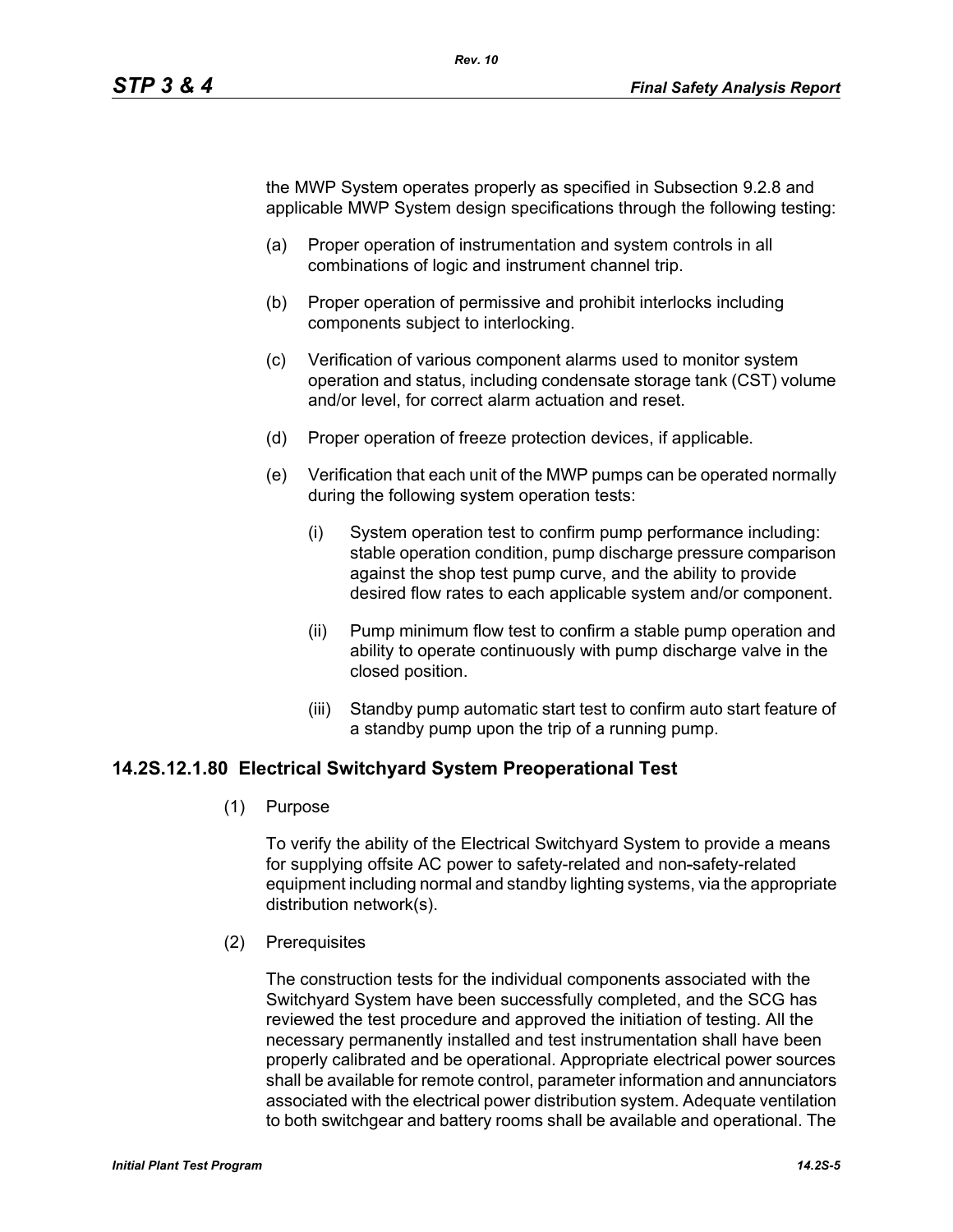portion of Fire Protection System covering the switchyard areas shall be available for use. Additionally, the plant EPDS (13.8kV and 4.16 kV power) shall be installed prior to this test.

(3) General Test Methods and Acceptance Criteria

The capability of the switchyard system to provide power to plant loads under various plant operating conditions and via normal and alternate paths will be demonstrated.

- (a) Proper operation of relaying and logic.
- (b) Proper operation of equipment protective devices, including permissive and prohibit interlocks.
- (c) Verification of various component alarms used to monitor system and equipment status for correct alarm actuation and reset.
- (d) Proper operation and load carrying capability of breakers, switchgear, transformers, and cables.
- (e) Sufficient level of redundancy and electrical independence as specified for each application.
- (f) Capability to transfer between onsite and offsite power sources as per design.
- (g) Acceptable voltage and frequency variations between no load and full load conditions in accordance with Subsection 8.2.3. Verification of voltage and frequency variations can be performed in startup test stage since insufficient loads are supplied by these buses during preoperational test stage.

# **14.2S.12.1.81 Personnel Monitors and Radiation Survey Instruments Preoperational Test**

(1) Purpose

Personnel contamination monitor and radiation survey instrument testing verifies that the devices operate in accordance with their intended function in support of the radiation protection program, as described in Chapter 12.

(2) Prerequisites

Personnel contamination monitors, radiation survey instruments, and appropriate sources are on-site.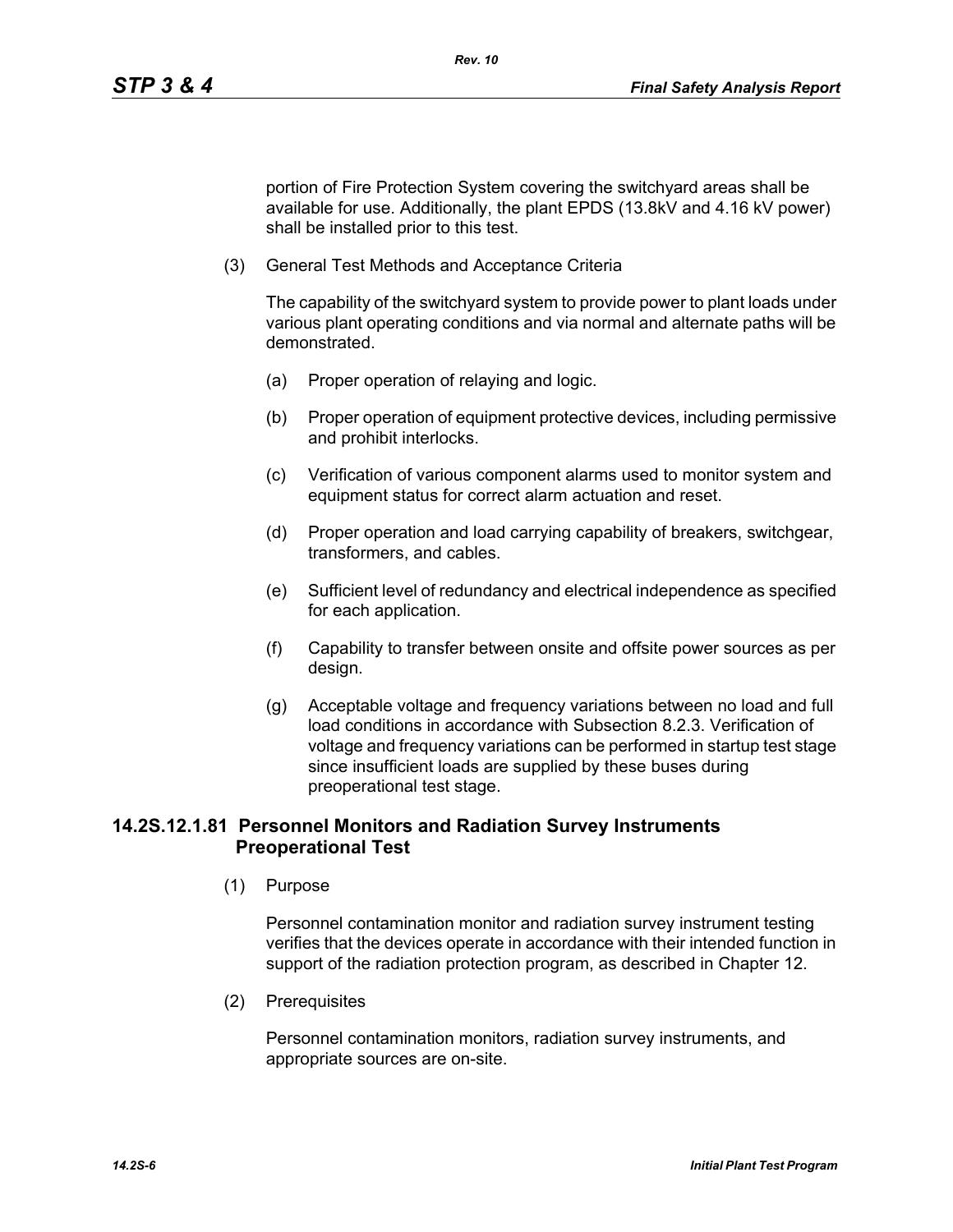(3) General Test Methods and Acceptance Criteria

The personnel contamination monitors and radiation survey instruments are source checked, tested, maintained, and calibrated in accordance with the manufacturers' recommendations or industry standards. The contamination monitor and instrument tests include:

- (a) Proper function of the monitors and instruments to respond to radiation is verified, as required.
- (b) Proper operation of instrumentation controls, battery, and alarms, if applicable.
- (c) Proper functioning of laboratory equipment used to analyze or measure radiation levels and radioactive concentrations.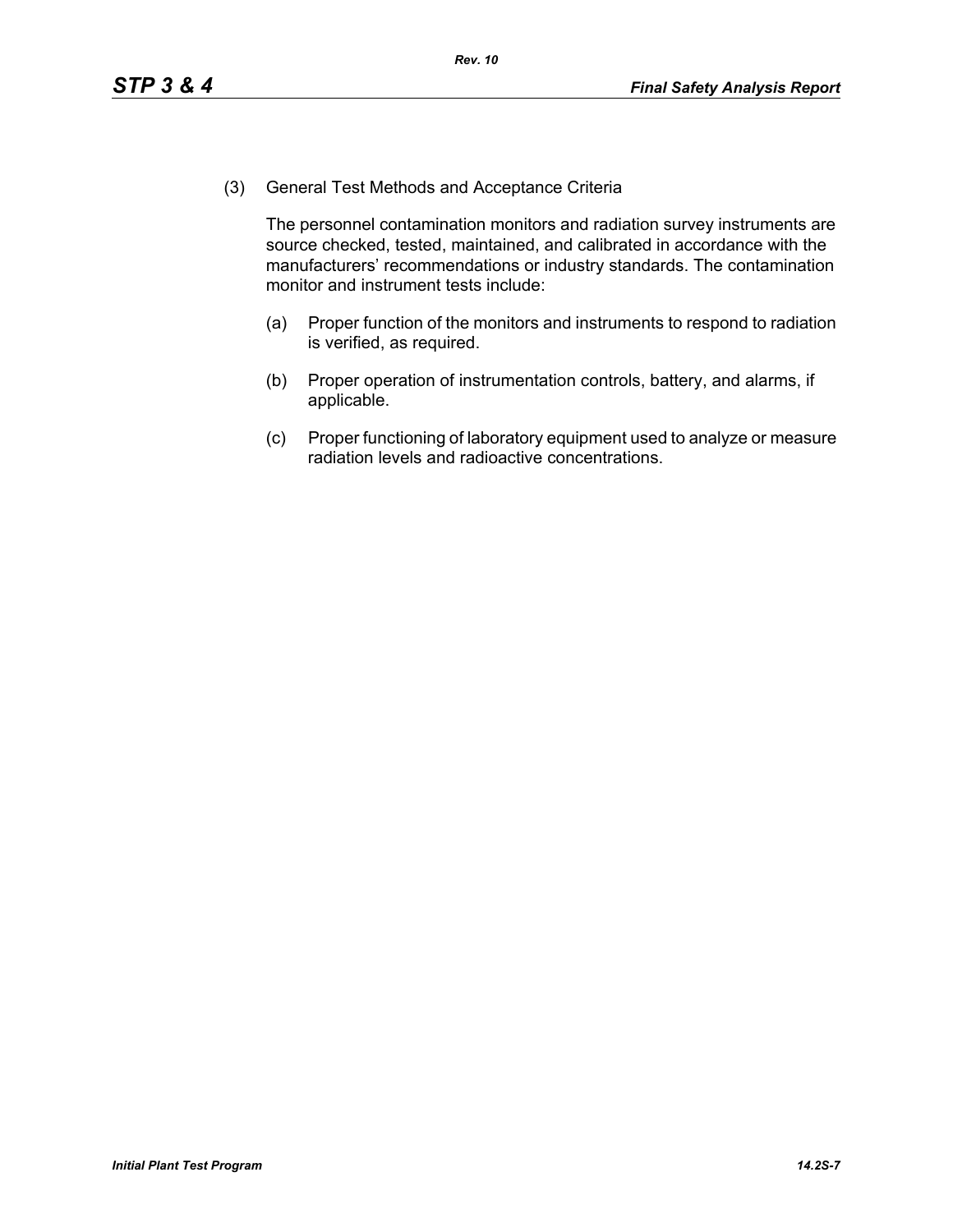| WILII IIGI 4 IGSL DESCHIPLIONS                                    |                                      |                            |  |  |  |  |  |
|-------------------------------------------------------------------|--------------------------------------|----------------------------|--|--|--|--|--|
| <b>Title</b>                                                      | <b>Tier 1 Section</b>                | <b>Tier 2 Section</b>      |  |  |  |  |  |
| <b>Feedwater Control</b>                                          | 2.2.3                                | 14.2.12.1.4                |  |  |  |  |  |
| <b>Reactor Water Cleanup</b>                                      | 2.6.1                                | 14.2.12.1.19               |  |  |  |  |  |
| <b>Standby Liquid Control</b>                                     | 2.2.4                                | 14.2.12.1.5                |  |  |  |  |  |
| Main Steam                                                        | 2.1.1, 2.1.2                         | 14.2.12.1.1                |  |  |  |  |  |
| <b>Residual Heat Removal</b>                                      | 2.4.1                                | 14.2.12.1.8                |  |  |  |  |  |
| <b>Reactor Core Isolation Cooling</b>                             | 2.4.4                                | 14.2.12.1.9                |  |  |  |  |  |
| Seismic Monitoring                                                |                                      | 14.2.12.1.74               |  |  |  |  |  |
| <b>Reactor Recirculation and Control</b>                          | 2.1.3, 2.2.8                         | 14.2.12.1.2, 14.2.12.1.3   |  |  |  |  |  |
| Rod Control and Information                                       | 2.2.1                                | 14.2.12.1.7                |  |  |  |  |  |
| Control Rod Drive Hydraulic                                       | 2.2.2                                | 14.2.12.1.6                |  |  |  |  |  |
| <b>Fuel Handling and Vessel Servicing</b>                         | 2.5.5, 2.5.4, 2.5.3, 2.5.2,          | 14.2.12.1.50               |  |  |  |  |  |
| Equipment                                                         | 2.5.1, 2.2.13, 2.2.12, 2.5.6,        |                            |  |  |  |  |  |
|                                                                   | 2.5.12, 2.5.11, 2.5.10,              |                            |  |  |  |  |  |
|                                                                   | 2.5.9, 2.5.8, 2.5.7, 2.15.9<br>2.6.2 | 14.2.12.1.21               |  |  |  |  |  |
| Fuel Pool Cooling and Cleanup                                     | 2.4.2                                | 14.2.12.1.10               |  |  |  |  |  |
| <b>High Pressure Core Flooder</b>                                 |                                      |                            |  |  |  |  |  |
| Remote Shutdown                                                   | 2.2.6                                | 14.2.12.1.18               |  |  |  |  |  |
| Safety System Logic and Control                                   | 3.4                                  | 14.2.12.1.11               |  |  |  |  |  |
| <b>Suppression Pool Cleanup</b>                                   | 2.6.3                                | 14.2.12.1.20               |  |  |  |  |  |
| Reactor Vessel Flow Induced Vibration Test<br><b>Without Fuel</b> |                                      | 14.2.12.1.52               |  |  |  |  |  |
| Data Communication Function                                       | 2.7.5                                | 14.2.12.1.12               |  |  |  |  |  |
| <b>Leak Detection</b>                                             | 2.4.3                                | 14.2.12.1.13               |  |  |  |  |  |
| Automatic Power Regulator                                         | 2.2.9                                | 14.2.12.1.17               |  |  |  |  |  |
| <b>Reactor Protection</b>                                         | 2.2.7                                | 14.2.12.1.14               |  |  |  |  |  |
| Power Range Neutron Monitoring Subsystem                          | 2.2.5                                | 14.2.12.1.15               |  |  |  |  |  |
| Traversing In-core Probe (TIP)                                    |                                      | 14.2.12.1.15               |  |  |  |  |  |
| <b>Feedwater and Condensate</b>                                   | 2.10.2                               | 14.2.12.1.53               |  |  |  |  |  |
| Process Radiation Monitoring System                               | 2.3.1                                | 14.2.12.1.23               |  |  |  |  |  |
| <b>Standby Gas Treatment</b>                                      | 2.14.4                               | 14.2.12.1.36               |  |  |  |  |  |
| Atmospheric Control System                                        | 2.14.6                               | 14.2.12.1.35               |  |  |  |  |  |
| <b>Plant Computer Functions</b>                                   | 2.2.11                               | 14.2.12.1.16, 14.2.12.1.28 |  |  |  |  |  |
| <b>Drywell Cooling</b>                                            | 2.14.7                               | 14.2.12.1.33               |  |  |  |  |  |
| Steam Bypass and Pressure Control                                 | 2.2.10                               | 14.2.12.1.66               |  |  |  |  |  |
| Reactor Building and Turbine Building<br>Sampling and Analysis    | 2.11.20                              | 14.2.12.1.22               |  |  |  |  |  |
| Makeup Water                                                      | 2.11.1, 4.3                          | 14.2.12.1.59               |  |  |  |  |  |
| Loose Parts Monitor System                                        | 2.8.4                                | 14.2.12.1.73               |  |  |  |  |  |
| Condensate Storage and Transfer                                   | 2.11.2                               | 14.2.12.1.59               |  |  |  |  |  |

### **Table 14.2S-1 Comparison of Tier 1 (ITAAC) Testing Requirements with Tier 2 Test Descriptions**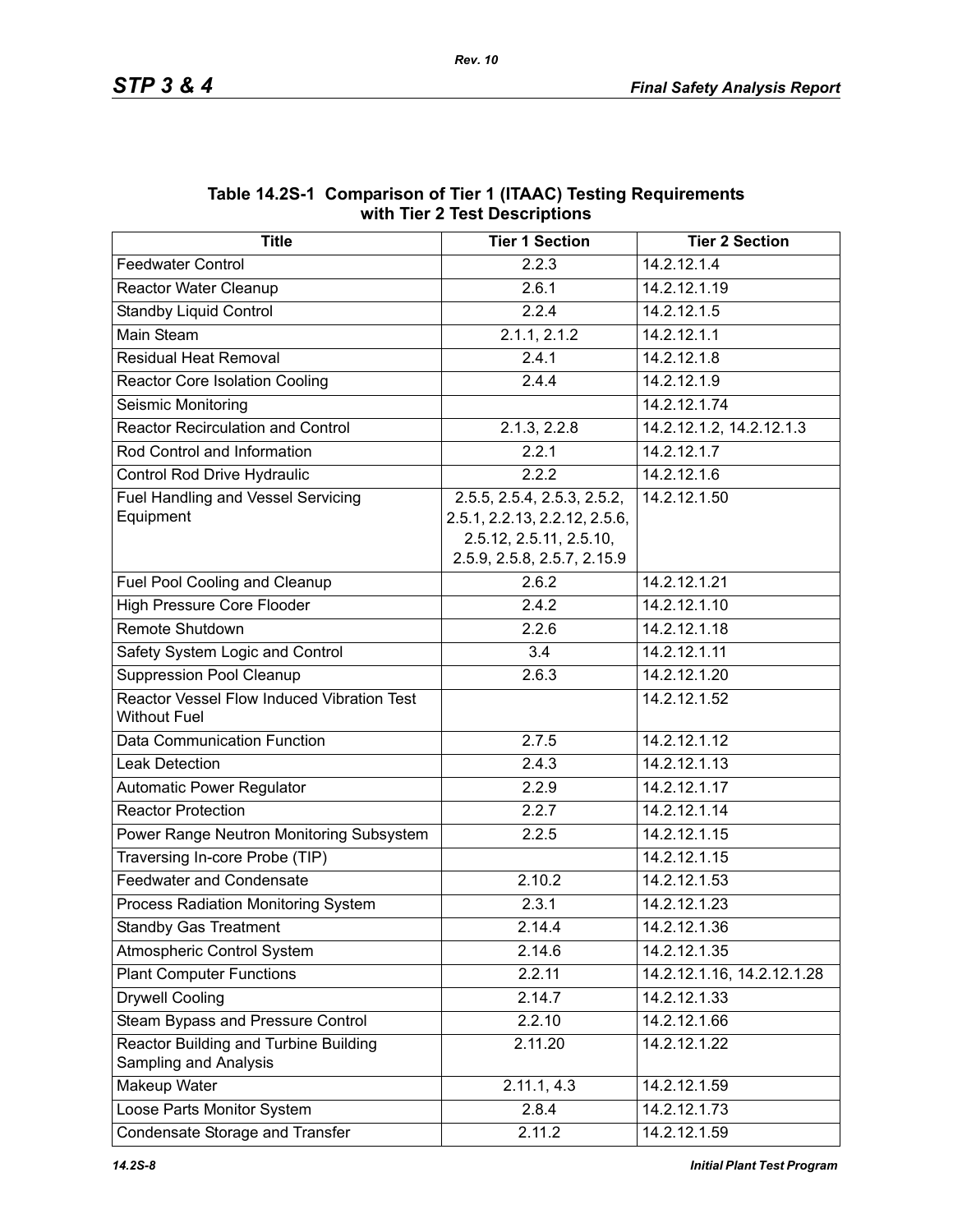| <b>Title</b>                                                      | <b>Tier 1 Section</b> | <b>Tier 2 Section</b> |
|-------------------------------------------------------------------|-----------------------|-----------------------|
| Fire Protection Building HVAC                                     |                       | 14.2.12.1.34          |
| Radwaste Sumps                                                    | 2.9.1                 | 14.2.12.1.76          |
| Neutron Monitoring, Startup Range Neutron<br>Monitoring Subsystem | 2.2.5                 | 14.2.12.1.15          |
| Filter Demineralizer Resin Transfer                               |                       | 14.2.12.1.76          |
| <b>Fire Protection</b>                                            | 2.15.6                | 14.2.12.1.48          |
| Potable Water and Sanitary Waste                                  | 2.22.23               | 14.2.12.1.79          |
| <b>Reactor Building Cooling Water</b>                             | 2.11.3                | 14.2.12.1.29          |
| <b>Turbine Building Cooling Water</b>                             | 2.11.4                | 14.2.12.1.62          |
| <b>Reactor Building Service Water</b>                             | 2.11.9, 4.5           | 14.2.12.1.61          |
| <b>Normal Chilled Water</b>                                       | 2.11.5                | 14.2.12.1.33          |
| <b>Emergency Chilled Water</b>                                    | 2.11.6                | 14.2.12.1.32          |
| <b>Building Cranes and Handling Equipment</b>                     | 2.15.3                | 14.2.12.1.50          |
| Miscellaneous Non-Radioactive Drains-<br>Nuclear Island           |                       | 14.2.12.1.49          |
| Service Air - Nuclear Island                                      | 2.11.11               | 14.2.12.1.27          |
| Instrument Air - Nuclear Island                                   | 2.11.12               | 14.2.12.1.27          |
| Nitrogen Supply System - Nuclear Island                           | 2.11.13               | 14.2.12.1.28          |
| Electric Power Distribution - Nuclear Island                      | 2.12.1                | 14.2.12.1.45          |
| Vital AC Power Supply - Nuclear Island                            | 2.12.14               | 14.2.12.1.45          |
| Instrument and Control Power Supply -<br>Nuclear Island           | 2.12.15               | 14.2.12.1.45          |
| Lighting and Servicing Power Supply -<br>Nuclear Island           | 2.12.17               | 14.2.12.1.45          |
| DC Power Supply                                                   | 2.12.12               | 14.2.12.1.45          |
| <b>Emergency Diesel Generator</b>                                 | 2.12.13               | 14.2.12.1.45          |
| Plant Grounding - Nuclear Island                                  | 2.12.9                | 14.2.12.1.45          |
| Raceway System - Nuclear Island                                   | 2.12.8                | 14.2.12.1.45          |
| <b>Reactor Building HVAC</b>                                      | 2.15.5                | 14.2.12.1.34          |
| <b>Control Building HVAC</b>                                      | 2.15.5                | 14.2.12.1.34          |
| <b>Technical Support Center HVAC</b>                              |                       | 14.2.12.1.34          |
| <b>Water Treatement Building HVAC</b>                             |                       | 14.2.12.1.34          |
| <b>Switchgear Building HVAC</b>                                   | 2.15.5                | 14.2.12.1.34          |
| Hot Machine Shop HVAC                                             |                       | 14.2.12.1.34          |
| Radwaste Tunnel HVAC                                              |                       | 14.2.12.1.34          |
| <b>Switchyard Systems</b>                                         | 2.12.1, 4.2           | 14.2.12.1.45          |
| Area Radiation Monitoring                                         | 2.3.2                 | 14.2.12.1.24          |
| <b>Containment Atmospheric Monitoring</b>                         | 2.3.3                 | 14.2.12.1.26          |

**Table 14.2S-1 Comparison of Tier 1 (ITAAC) Testing Requirements with Tier 2 Test Descriptions (Continued)**